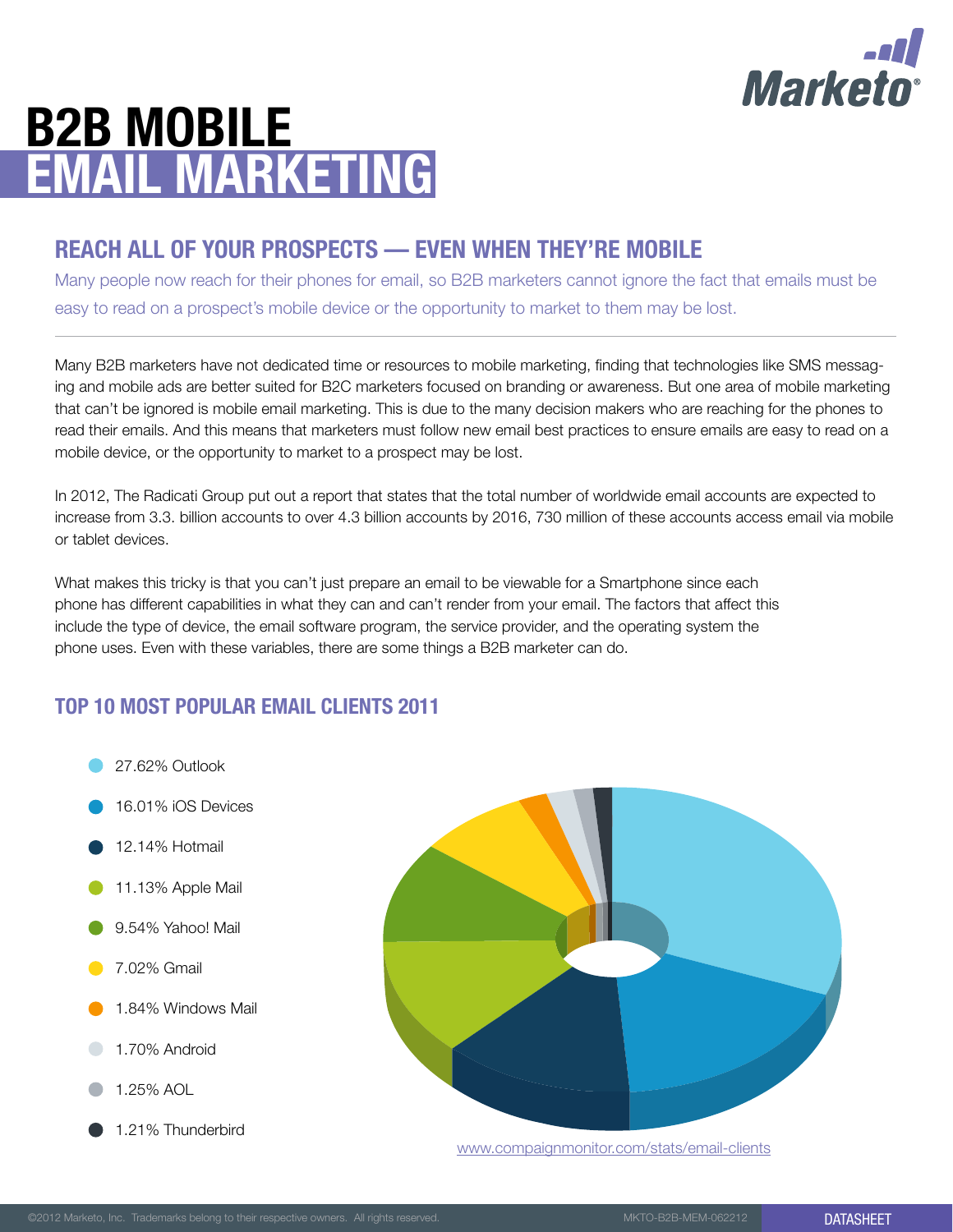## Subject and From Lines

You should use a consistent name or names in the From line of your email. This will help the reader to recognize your email is from a trusted source.

For the subject line, as little as 15 characters may be viewable so you will want to make it as short as possible to ensure the most email opens. If your email subject line is longer, put the most important or relevant information in the beginning of the subject line to ensure it is read.

There are some email experts that suggest that your brand name should be mentioned in your subject line to ensure the mobile reader knows the email is from you. Other experts have disagreed and said that you are wasting valuable space in the subject line and should focus on making the subject more compelling. Don't just rely on opinion. Test your emails to see if your brand in the subject line has an impact on the success of your mobile email marketing.

### **FORMATTING**

Send emails that are considered critical to your company in text. An example of this would be an upcoming service outage or change in subscription costs. This will ensure that anyone can read these messages without problems because of formatting.

Then, instead of just sending HTML messages, send emails in a multi-part MIME format, meaning the emails appear in both HTML and text versions. This means that the email will be deciphered in the most complex format, showing the email in the best way. The benefit to this is the recipient sees the email regardless of the device they are using and ensures that your email is clear and attractive on both their phone and their computer.

Then, as a next step, look at the results from your email campaigns to see if these text-only email messages get better results than other formats. Don't just look at the aggregate of results, but also break them down into segments to see if one group prefers a certain type of email to another.

You can also consider asking subscribers how they want their email delivered. This used to be done by asking if subscribers would like a text only version, but a better practice may be to ask subscribers how they will be reading your email: on a computer, a mobile phone, or both. Then test your message format for each segment, finding the ideal for each.

Also, many people don't see their spam or quarantined messages in their mobile phone's inbox, so you should work to make sure your email isn't perceived as spam by the recipient's email system. According to ReturnPath, in the United States and Canada more than 20% of permission email doesn't reach the inboxes of intended subscribers. And this is even more drastic for B2B marketers since business email addresses are often protected by email monitoring tools causing you an increased risk of your email not getting into the recipient's inbox. On average, 27.6% of commercial emails sent to business addresses don't reach the inbox. And, while not all of this is in the spam folder, you will want to minimize this as much as possible by ensuring you have good deliverability.

## The Message

All marketers know they should make the email as relevant to the reader as possible, but with mobile email marketing this is especially important. B2B marketers who send messages that aren't relevant won't get read or even opened if they aren't useful to the reader.

Plus, the email subject should be relevant to the email itself. According to MarketingSherpa, the average email reader only spends 15-20 seconds looking at your email (if it is even opened), so make sure the message describes what is promised in the subject line quickly and without much extra information.

Try to keep emails concise and clear to ensure that the message can be understood by those just skimming emails from their phone. Also, keep the email short as mobile email readers will not want to scroll down to get to the crux of your message. And, lots of links or images mixed in with your email's message may make the email appear longer, causing readers to have to do lots of scrolling. Only use the minimum needed to convey the main points of your email.

#### US Headquarters

901 Mariners Island Blyd. Suite 200 San Mateo, CA 94404 Toll Free: +1.877.260.MKTO (6586)

#### Marketo EMEA Ltd.

Cairn House, South County Business Park Leopardstown, Dublin 18, Ireland Phone: +353.1.242.3000

## Marketn

[www.marketo.com](http://www.marketo.com) [blog.marketo.com](http://blogs.marketo.com)

©2012 Marketo, Inc. Trademarks belong to their respective owners. All rights reserved. MKTO-B2B-MEM-062212 DATASHEFT DATASHEFT